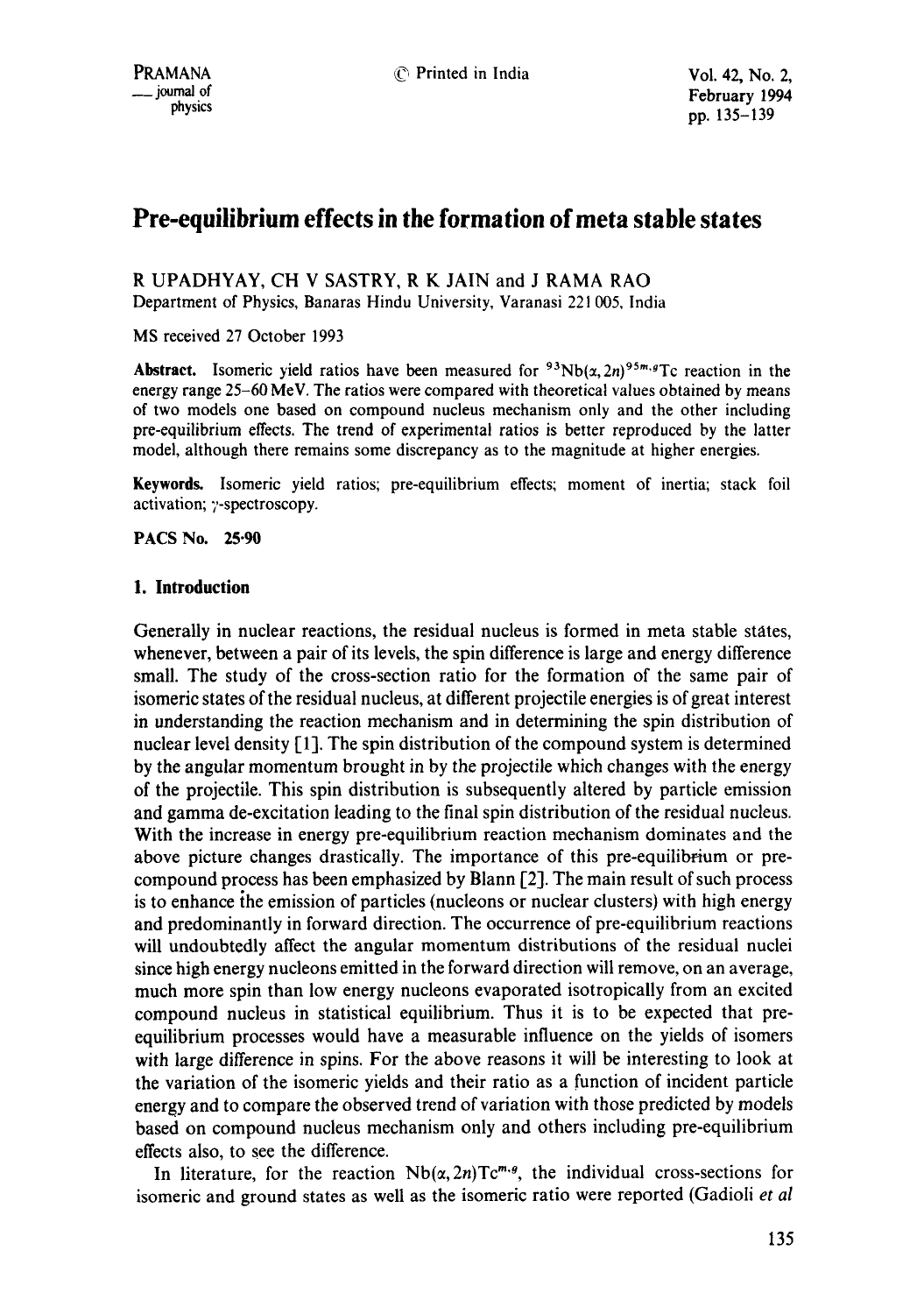## *R Upadhyay et al*

[3]; Ernst *et al* [4]; Branquinho *et al* [5]) and compared [5] with hybrid model, but only up to 48 MeV. The aim of this paper is to measure the isomer ratios for the reaction <sup>93</sup>Nb( $\alpha$ , 2n)<sup>95m, q</sup>Tc in the extended energy up to 60 MeV and to compare the results, on the one hand, with the predictions of Huizenga-Vandenbosch model based only on the compound nucleus mechanism, and on the other, with the latest STAPRE model [6] including the pre-equilibrium effects in the framework of exciton model. The standard stack foil activation technique [7] and 60 MeV alpha particle beam from the Variable Energy Cyclotron Centre were employed to obtain the excitation functions of the isomers in the energy range of 25-60 MeV.

## **2. Experimental details**

To obtain the isomer ratio, it is necessary to determine the individual cross-sections for the formation of the meta stable state and the ground state separately. This was done in the present case by taking advantage of their different half-lives, 61d for isomeric state and 20 h for the ground state respectively. For the measurement of the individual cross-sections, the stack foil activation technique [7] and HPGe  $\gamma$ -counting method were used, 60 MeV alpha particle .beam from Variable Energy Cyclotron Centre, Calcutta, India was used in the experiment. A stack of six spectroscopically pure niobium foils of weight  $28 \text{ mg/cm}^2$  each were irradiated. Suitable aluminium degraders were used in between the foils to obtain intermediate energy points. The energy of alpha particles after they had traversed half the thickness of each niobium foil was determined by range energy relations given by Williamson *et al* [8]. Beam currents of the order of 150nA were used. The energy and efficiency calibration of the detector was performed with a standard  $152$ Eu source. For the flux measurement, <sup>27</sup>Al( $\alpha$ ,  $\alpha$ 2*pn*)<sup>24</sup>Na reaction was used as a secondary standard [9].

In the reaction <sup>93</sup>Nb( $\alpha$ , 2n)<sup>95</sup>Tc the two isomers formed have widely different spinparities and half-lives. While <sup>95</sup><sup>m</sup>Tc has a spin-parity of  $(\frac{1}{2})^{\text{-}}$ , <sup>95*g*</sup>Tc has an opposite spin parity  $(\frac{9}{2})^+$ . They almost decay independently of each other except for a weak  $4\%$  isomeric transition from 61 day isomer to 20 h ground state. Their cross reactions were, therefore, determined individually using their characteristic gamma rays (204 keV to identify  $95m$ Tc and 1074 keV for  $95g$ Tc) and the cross-section formula:

$$
\sigma = \frac{A_i \cdot A_{\gamma} \cdot \lambda}{\phi \theta_{\gamma} P_{\gamma} W_i P_i N_{\rm av} (1 - e^{-\lambda t_i}) e^{-\lambda t_{\rm w}} (1 - e^{-\lambda \Delta})}
$$

where,  $\sigma$  = reaction cross reaction;  $A_i$  = atomic weight of the target element;  $\phi$  = incident flux;  $\theta$ <sub>y</sub> = absolute abundance of the gamma ray;  $P_y$  = detector efficiency of that gamma ray;  $W_i$  = weight per unit area of the foil;  $P_i$  = isotopic abundance;  $N_{av}$  = Avagadro number;  $\lambda$  = disintegration constant;  $t_i$  = time duration of irradiation;  $t_{\rm w}$  = waiting time;  $\Delta$  = data accumulation time.

*Errors*: The statistical error is about  $2\%$  while the error in the photopeak efficiency is  $5\%$ . Error in the uniformity of the thickness is about  $2\%$ . Error in the gamma abundances is  $4\%$ . The quoted error in the standard monitor reaction cross-section  $\sigma_{A1}$  for <sup>27</sup>AI  $(\alpha, \alpha2pn)^{24}$ Na was taken to be  $6\%$  as given by Probst *et al.* Combining all these errors, the total error on the measured cross-section was estimated to be less than  $10\%$ .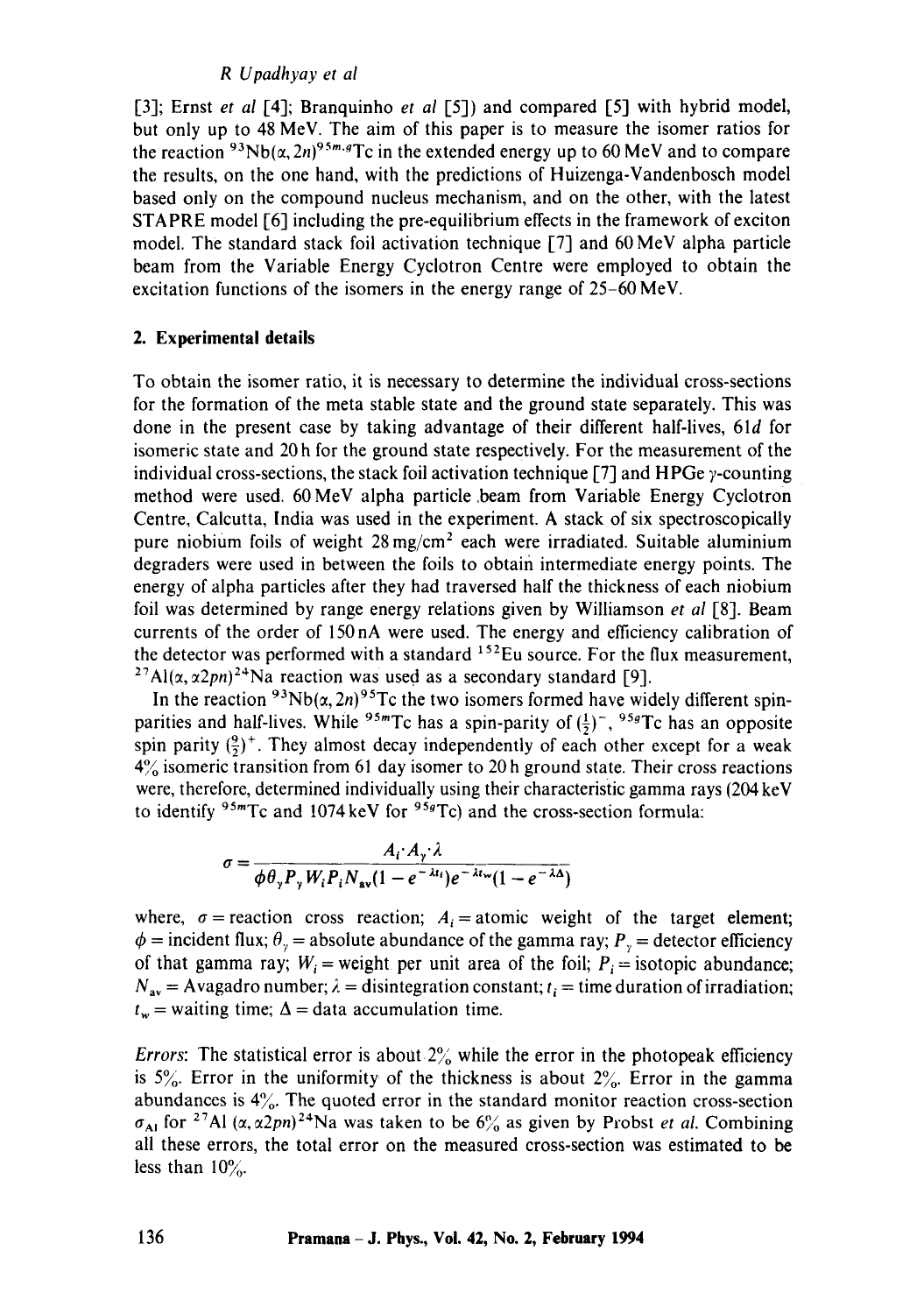## 3. Theory

Huizenga and Vandenbosch were the first to develop a detailed method for the calculation of the isomeric cross-section ratios based on the statistical compound nucleus theory, with some simplifying assumptions. The calculations are done in three parts: (1) the normalized initial compound nucleus spin distribution is computed, (2) if the compound system decays by particle emission, then the normalized spin distribution following particle emission is calculated and, finally (3) the spin distribution of the nucleus following dipole  $\gamma$ -emission is calculated. The ratio of the high spin state population to the low spin state population will give the corresponding isomeric ratio.

The statistical pre-equilibrium model STAPRE was developed by Uhl and Strohmaier to calculate the cross-sections for particle induced nuclear reactions with several emitted particles and gamma rays under the assumption of sequential evaporation. The evaporation step is treated within the framework of the statistical model with consideration of angular momentum and parity conservation. For the emission of first particle pre-equilibrium decay is taken into account via the exciton model [10]. The individual cross-sections for ground and isomeric states are given by the model from which the corresponding isomer ratio can be calculated.



**Figure 1.** Isomeric cross-section ratio for the reaction  $93Nb(\alpha, 2n)^{95m}$ compared with two **theoretical models** alongwith previous results of Branquinho *et at* [5].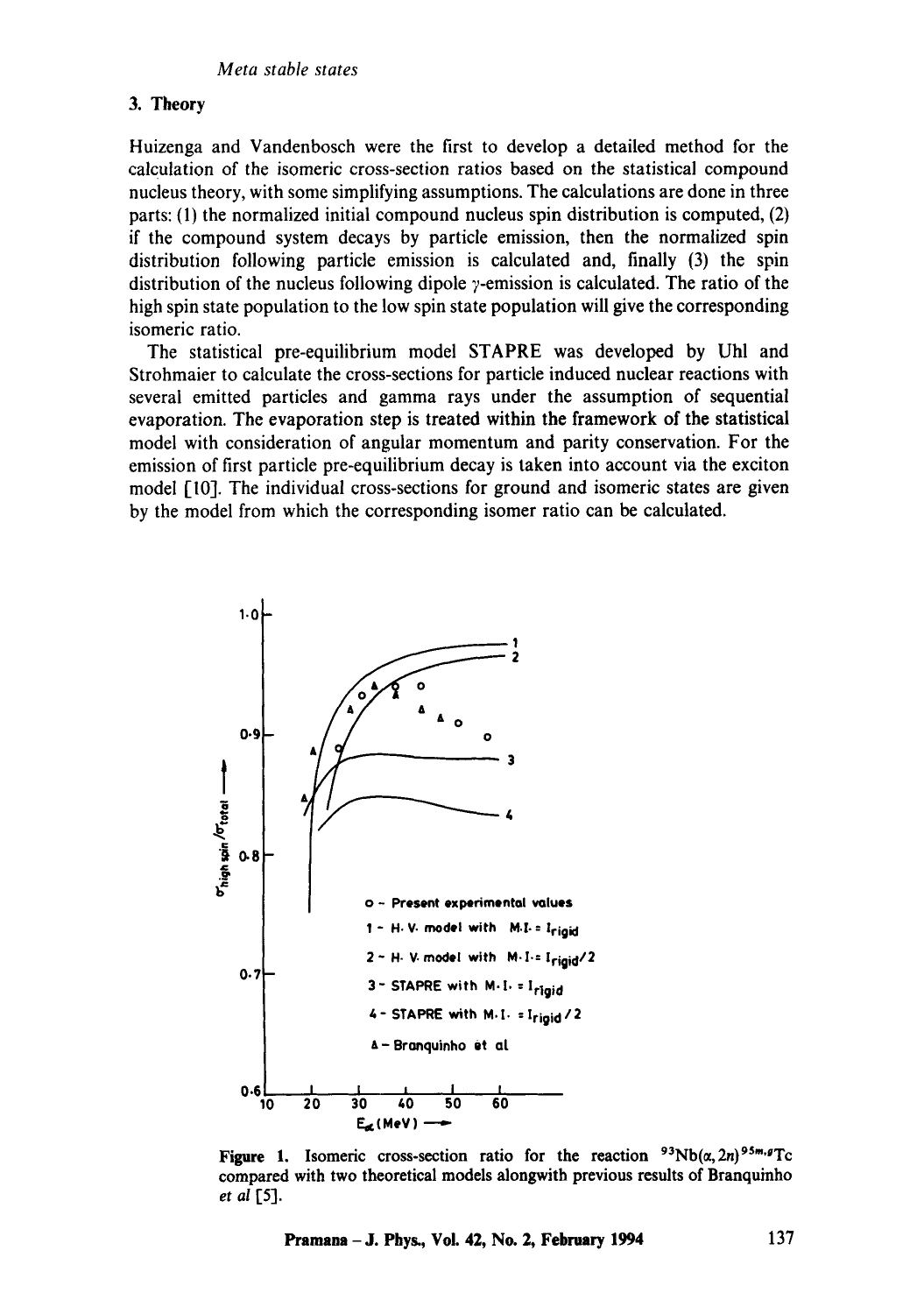#### *R Upadhyay et al*

## **4. Results and discussion**

Figure 1 shows the ratio  $\sigma$  high spin/( $\sigma$  high spin +  $\sigma$  low spin) as a function of incident alpha particle energy, together with the previous experimental values of Branquinho *et al,* and with the theoretical predictions of Huizenga and Vandenbosch model and STAPRE model.

The individual isomeric cross-sections and their ratios are greatly influenced by the value chosen for the spin cut-off factor  $\sigma^2$ , occurring in the Fermi gas level density formula which determines the spin dependence of the nuclear level density.  $\sigma^2$  depends on the nuclear temperature and the moment of inertia (MI) of the excited nucleus. It is customary to take rigid body moment of inertia,  $I_{\text{rigid}}$ . But a deviation of the moment of inertia from rigid body value possible at high excitations is likely to alter the relative populations of high and low spin states and hence the isomer ratio. Therefore, the measured isomeric ratios are compared with the theoretical values, treating the effective moment of inertia (MI) as a variable parameter. So, the experimentally observed values are compared with the theoretical values obtained from the two models, with the effective moment of inertia taken as the rigid body moment of inertia and also half that of a rigid body value, an shown in figure 1.

At the outset it can be seen that the measured ratio increases first with the incident energy up to about 35 MeV, and, later shows a definite decreasing trend up to 60 MeV. The overall trend can be understood quite clearly as the interplay between compound nucleus and pre-equilibrium reaction mechanisms, predominating at different regions of energy. This trend is also confirmed by the results of Branquinho *et al* up to 48 MeV as shown in figure 1. In the energy region up to 35 MeV, the trend can be understood as the tendency to produce residual nucleus at higher and higher spin values in the continuum with increasing bombarding energy, which is a characteristic in CN reactions. Afterwards, pre-equilibrium mechanism dominates. Here, since the pre-equi!ibrium particles are emitted with higher energy and angular momentum than before, the residual nucleus is left in a region of relatively lower spin in the continuum; hence the ratio decreases with increase in energy in 35-60 MeV region.

As the H-V model is only based on compound nuclear mechanism, it gives fairly good agreement with measured vlaues up to 35 MeV with the moment of inertia (MI) parameter half that of rigid body value but fails at higher energies showing a trend opposite to what is observed.

On the other hand, the theoretical values of the ratio based on the STAPRE model, which takes into account the pre-equilibrium effects in an approximate way, do show a decreasing trend towards higher energies, more so in the calculations with a moment of inertia value half that of the rigid body. However, there still remains a large discrepancy in the magnitude of the ratio between experiment and STAPRE model, indicating the need for further improvements in the model.

#### **Acknowledgements**

The authors are thankful to Dr S N Chintalapudi, IUC-CC, Calcutta for co-operation and also to the entire staff of VECC for the smooth running of the accelerator. One of the authors (RKJ) acknowledges CSIR Research Associateship.